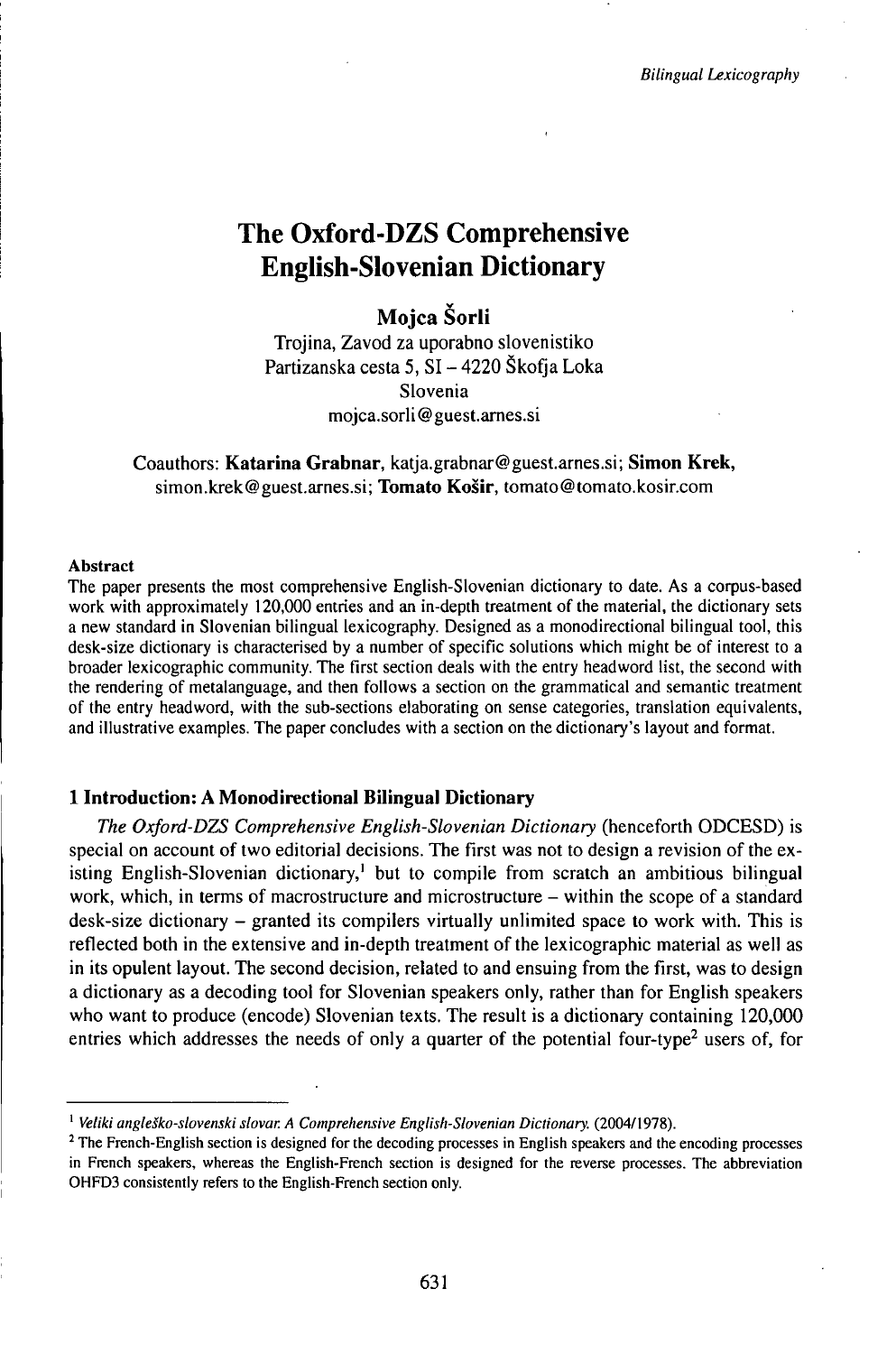example, the bi-directional bilingual *Oxford-Hachette French Dictionary* (henceforth OHFD3),<sup>3</sup> but does so truly comprehensively. This practical decision bears influence on a number of specific solutions regarding the entry headword list, metalanguage, the treatment of sense categories, and the selection of illustrative material. In quite a few elements of lexicographic description, the monodirectional bilingual ODCESD appears to be further from bidirectional bilingual dictionaries than from monolingual dictionaries (inclusion of archaic or rare entry headwords/meanings, illustrative material, phraseology, and metalanguage). Apart from the basic principle of providing translations, there is not much more resemblance between ODCESD and OHFD3 than between ODCESD and an EFL such as LDOCE4. The category which is entirely ODCESD specific is sense distribution.

## **2. The Entry Headword List**

## *2.1 The scope ofentry headwords*

ODCESD includes not only the current lexicon of English, but also rarely used words, e.g. *encipher, en clair,farthingale, huggable, ice chest,* and even archaic words, e.g. *egad, holla, illation;* it contains a great number oftechnical terms, e.g. *endemism,fibrosis,fermion, idiotype, imagist,* and also covers abbreviations and proper nouns. Here too, like in all of the other listed categories, it goes beyond the scope of an average-sized bilingual dictionary, as a random comparison between OHFD3 and ODCESD confirms. The OHFD3 entry headword list from *i* to *id* contains seven abbreviations, i.e. *IA, IAAF, IAEA, ib, IBA, IBDR, lCPO,* whereas that of OD-CESD includes twelve more abbreviations, i.e. *IAA, ¡ATA, IBS, i/c, IC, ICAO, ICBM, ICC, ICE, ICFTU, I.Chem.E., ICRP.* A similar comparison of proper nouns on a slightly larger section of both entry headword lists, i.e. from *i* to *if*, shows that OHFD3 includes six proper nouns, i.e. *Iberia, Iberian Peninsula, Icarus, Iceland, Icelander, Idaho,* while ODCESD adds *Iapetus, I Ching,* and *ldomeneus* to the list, but leaves out *Idaho,* giving a total of eight proper nouns.

As a decoding tool, however, ODCESD does not include affixes. The meaning of prefixes and suffixes in isolation would only be of use to speakers/writers who wanted to form new words, while the users of ODCESD look up translation equivalents of whole words (made up of a root and an affix). Thus, for example, the prefix *anti-* is not an entry headword, but numerous.words formed with this prefix are, e.g. *antiabortion, anticlimax, anti-inflation, antisocial, etc.*

## *2.2 Derivatives*

In accordance with ODCESD's comprehensiveness, the list of entry headwords is expanded with run-on derivatives from *The New Oxford Dictionary of English* (henceforth NODE) (only run-ons of the primitives from ODCESD were taken into account). A derivative is included if it is lexicographically relevant, one criterion being a sufficient number of hits in the *British National Corpus\** e.g. *crushable* (6), *crustal* (114), *curatorial* (58); derivatives withlimited or zero occurrence are omitted, e.g. *crumbliness* (0), *crumply* (2), *crustily* (0).

<sup>3</sup> OHFD3's English-side material was used as the basis for ODCESD's English side.

<sup>4</sup> BNC: http://www.natcorp.ox.ac.uk/.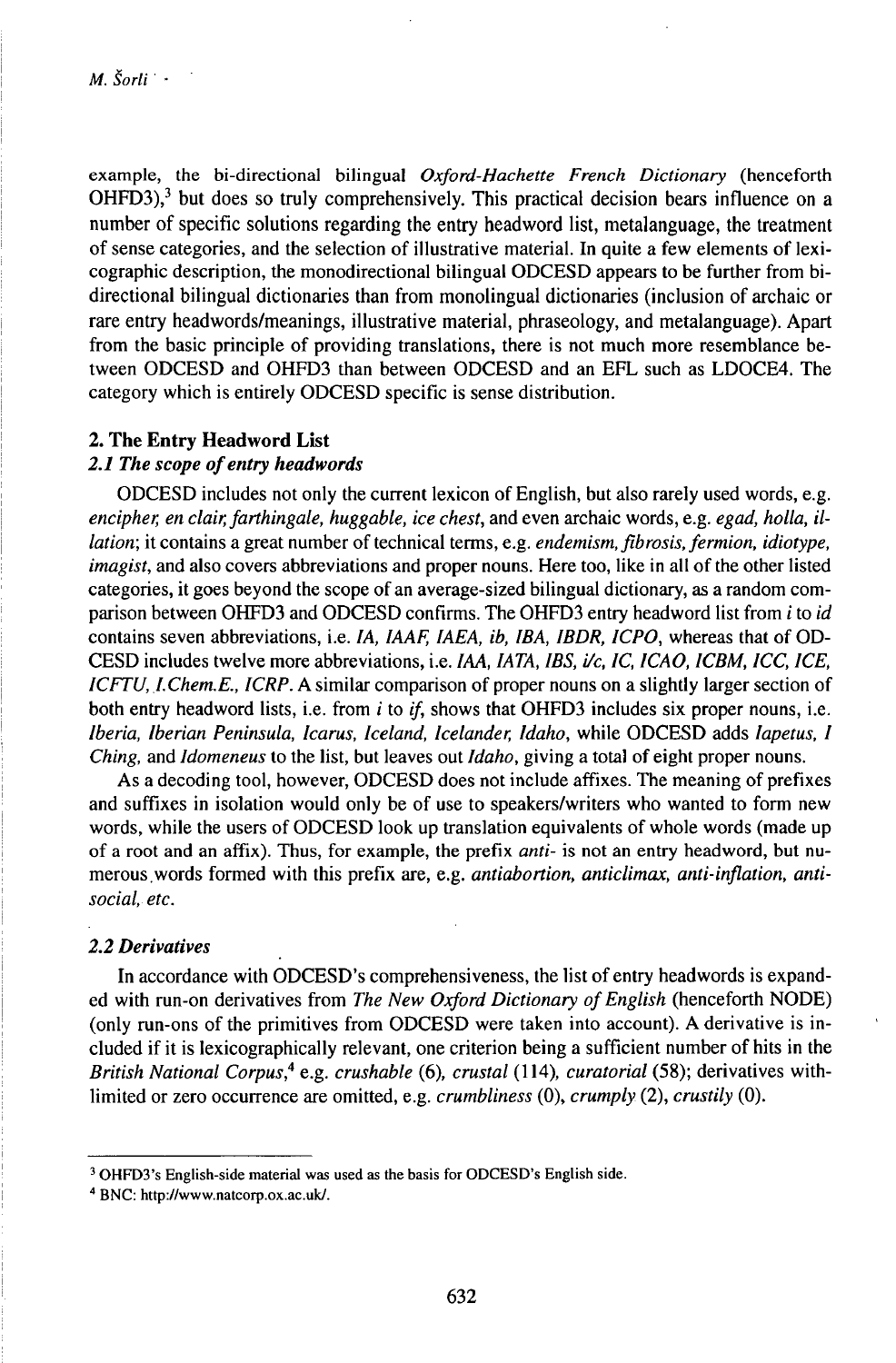## 3 Metalanguage

While in ODCESD all metalinguistic information, namely register and field labels, regional labels, sense indicators, and grammatical data, is in the target language (Slovenian) only, in OHFD3 metalinguistic information is both in the source and target languages, depending on which user it addresses. The target language in ODCESD is not described metalinguistically, as it is presumed that the user is a native speaker of Slovenian. French register labels<sup>5</sup> in OHFD3 refer to the English material (entry headwords and illustrative examples),

bels<sup>3</sup> in OHFD3 refer to the English<br>bite *part*  $1 \text{ m}$ . **1** (reaction) bouchs *f*; in end<br>  $\sim$  **en** une because to have on take  $\phi$ .<br>
of **sh presides** the because of the test of the set  $\sim$  en una benchéa; to have ou take;  $\sim$  of sth precise une bouchée de qub; to take<br> $\sim$   $\sim$  can of sth fo fuire; un tros dans qub; :Cticat: content and pure and provides were<br>  $\frac{1}{2}$ . that, will a take a big .r.e.  $\frac{1}{2}$ . out  $\frac{1}{2}$ .<br>  $\frac{1}{2}$  and  $\frac{1}{2}$  with  $\frac{1}{2}$ . •••-••\* fcüflpa|tt^p.:WaséU.£taüsE;-a<sup>a</sup> , («••••••••• *<sup>m</sup> ',t* ••••••>;•• btwa ï»» 0\* e«t) ••••••- •&.••••; \*•••\*\*: <sup>W</sup> (stack) mercess on (a manger); to have a  $\sim$ <br>(to est) manger in gone<br>casts, to have we<br>morred an winter  $\sim$  (the est), manger run<br>morred and winter  $\frac{1}{2}$  ded ninear edge<br>to wint, and morrow  $\ell$  id had niquant m; ! **have a**<br>• have co<br>anger - un<br>keen edgel<br>iguasi ru; *(to est)* mangar un morecaus; to have on<br>grab. a . quick . = (to est), mangar . un<br>morecau en vitease; 3 dg (inpart, teen edge)<br>cof wint, carl) moreurs f; (of bod) piquant .u;<br>(of wintin), carlomasci, ciyli, fim) mordant. fäf ægumen, certormasce, chie, fim) inserdant (a)  $\frac{4}{9}$  with  $\frac{4}{9}$   $\frac{4}{9}$   $\frac{4}{9}$   $\frac{4}{9}$   $\frac{4}{9}$   $\frac{4}{9}$   $\frac{4}{9}$   $\frac{4}{9}$   $\frac{4}{9}$   $\frac{4}{9}$   $\frac{4}{9}$   $\frac{4}{9}$   $\frac{4}{9}$   $\frac{4}{9}$   $\frac{4}{9}$   $\frac{4}{9}$   $\frac{4}{9}$   $\frac{4}{9}$   $\frac{4}{9}$   $\frac{4}{9}$   $\$ linsect  $\sim$  plones  $\ell$  if insects;  $\mathbf{S}$  Fising towns:  $\mathbf{r}_0$  to have a  $\sim$  0 avair uno conclues is trowns:<br> $\mathbf{v}_0$  accession; the house is up for and a back in the set of the set of the set of the set of the s var, amatatur; the house is up for sale but<br>hoe heven't had any  $\sim$ s yet in maison est<br>en-vents, mats mous hieron pas, encure<br>fromal emitents of flestnechtsion f  $\frac{1}{2}$  from  $\frac{1}{2}$  must not  $\frac{1}{2}$  ,  $\frac{1}{2}$  ....; it Bfr. ü»Ä *•,* jjý *•••*-fj\*ra^mtanrj *¡tmeufvt* [i\*saSI *•••••--".'•^•%^•• •••••• ůtm* fH» .fle4Pi,dB;,#atiftw ennper [gab] en deux d'un comp de dent, to *•*•1 tPñáf M\* *»* :fedo\*Bi: iA;\*flBsSJ :pj^tjftře, ••••,••••••&*••••-••>* •••••• ••••! <sup>1</sup> f^iíPál.flKtdnL,.( [meetare, coffey, rule, new reset, strick, short-<br>aget se faire senits; 2 Fishy (ScA) mordre...;<br>meaons, he/she, wen't ~ you?! Molle, no *part a •* interesting 2 Hab (ScA) morders, a measure of the scatter of the state of the state of the state of the state of the band. that the state vectorial can be completed to the band of the band of the band of the *••••••••*<br>**•••** prix; gat'or prix; gat'or of the band. that<br>beds. you erachor dans la coupe; the bitar<br>bit tel. est pris qui croyalt prandre; to be<br>better by the Divyhealth food bag? attro-<br>per in viaws? du bricologoids. >hdfcfb:.-;".,u4\*'.v' <sup>r</sup>'.'ŕ ",;.,•:;•. <sup>v</sup>, . *MWt»* •\*«•;~;,&\*sfc.; ••••••••• N\*

**•• bullet**) **•• . . . . . . .** *. . .* **<b>.** *. . . . . . . . . . . . . . . . . . . . . . . . . .* **u** bite into: ~ anto juth] it merdre dans<br>Uruit, saadsakk rtrj, in (1962) aveir un cilvi<br>sur [etwoldy, Anance]<br>• bite off: ~ -off, [eth], ~ (eth] off, arra

*pure (economy, finances)*<br> **a** bite off:  $\sim$  -off. (wth.),  $\sim$  (with) off arra-<br> **cher** (gelt) d'un coup or behinder. , • <sup>&</sup>lt; BbJtt oa:- »••••••••\* \$•?• -, •-,.;

: in bitte on:  $\rightarrow$  on jurn) moraro sure  $\rightarrow$ <br>**ii) bitte**  $\rightarrow$  through:  $\rightarrow$  , through , ; juli)<br>[germa ealmai] parcer [qdi] avec see dents,

likewise grammatical information is aimed primarily at the French users and is therefore in the target language (OHFD3: **bite** B vtr (*prét* bit, *pp* bitten)). Another major distinction between OHFD3 and OD-CESD is the use of field labels. The former employs them freely to indicate semantic fields of the entry headword (or one of its senses) rather than marking its specialist term status. ODCESD, on the contrary, uses field labels to mark the entry headword (or one of its senses) as a terminological unit. In ODCESD, all of the above listed categories, with the exception of sense indicators and the *\abe\figurative tflg.),* refer strictly to the source language (English) (bite II). While OHFD3 renders sense indicators mostly as synonyms to distinguish particular senses of the entry headword (bite <sup>A</sup> 1, 2, <sup>3</sup> etc.), ODCESD employs them, quite differently, to determine the scope of the translation equivalent(s), or to disambiguate the Slovenian translation(s) (bite I 5, 6, 7). OHFD3 uses collocates extensively to facilitate the encoding process (bite B, C 1, 2), whereas in ODCESD the most typical collocates are shown in examples, as part of the context (bite I, 2: *a dog bite).* Their role, therefore, is not to point to the right translation, but to suggest the translation of the most typical collocations. Grammatical information in ODCESD, i.e. phonetic and morphological information (parts of speech, irregular plurals in nouns, forms of comparison in adjectives, and verb forms) is provided for the source language (English) only.

#### Figure 1. Bite - OHFD3

<sup>&</sup>lt;sup>5</sup> In opposition to the English register labeling, the French register labeling is done by symbols.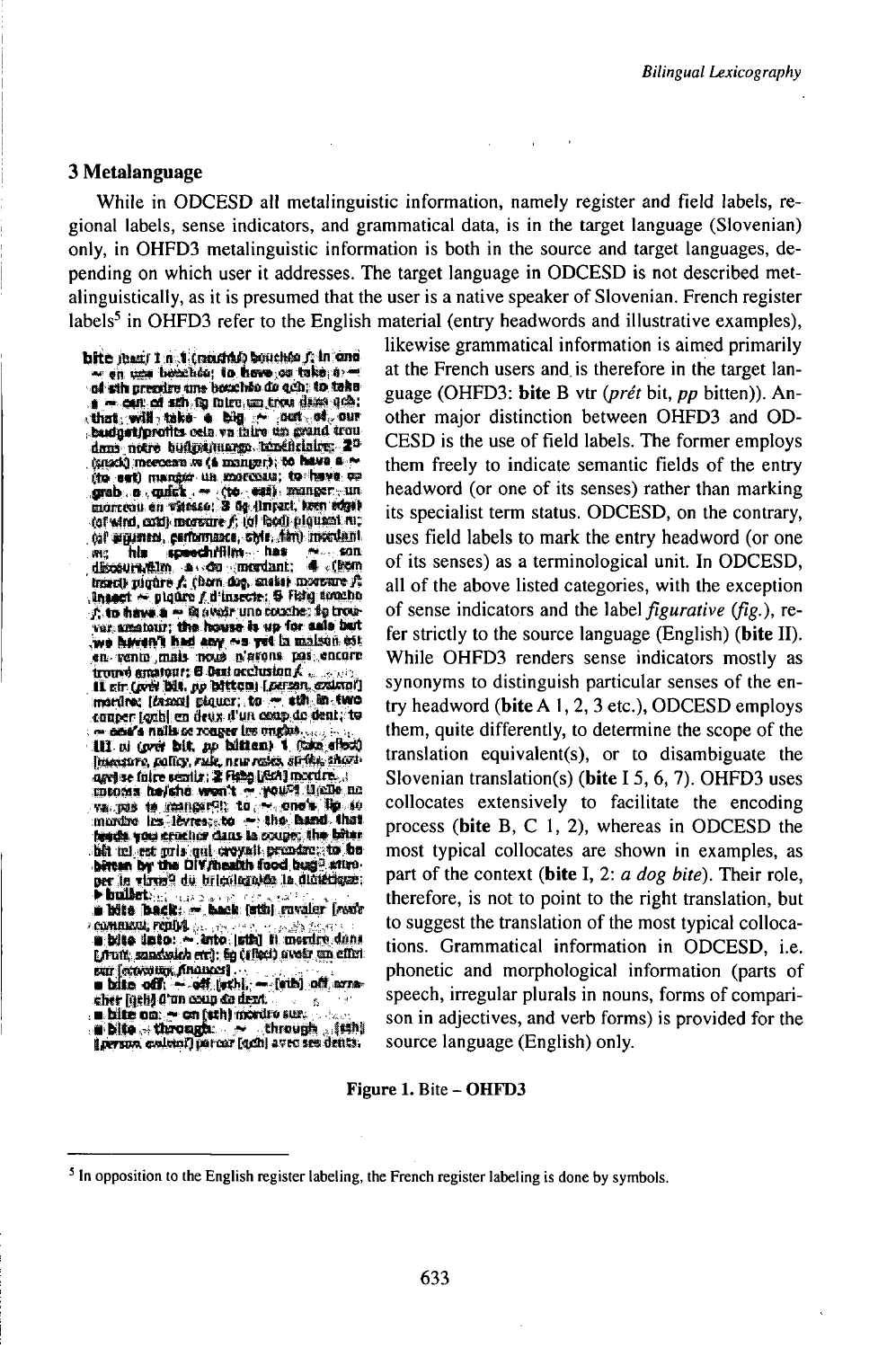$\sim 100$ 

*\*•••••••••••\*\*\** "••••••"\*\* «£3?¿\*\*i  $^{\mathrm{diff}}$  is  $\alpha$  if  $\alpha$  is the large **••••\*••1•••••••••\*• <^\*«H^ÍMálií\*i»pejj£2lí ••••••••••»** •^•••••\*' ^SK?u^SSSLT" I sin. eran.<br>Gegyillijzi, zalogaj<br>can (kreta (dal cal cal fizi)) wascash ende i Navi La contribuito internacional protectorial<br>monti la contra i chase vidi i colora in logi folios costi ofi mar budget diese werten die gestaten en<br>Kalier (historische staten enfilosof<br>2 = tit(file pik a dang kalan pang-anggota i sang pina at a belan ang ikawat<br>Isanga i lain lihat mun coverent i su anemanako belore deal je test ver papilar et honager<br>3 svol. » priigrindi , malica ywon z pangamana mantar<br>Arkawa quick bitarinya (en konweks<br>A Perririan, entroni: ribarikiwan, » •^|• tSWSÙSr fatti'»»\* M\*f St\*Í rfeiͻͻfcl»\*^^^to' •\*•^••«••&••! **nhHUl\*o<ta\*Mep>Mteunrigi ••• fHtaráAtafcrtiäVňnn.** •••••:••••!•••••• • **«•••\*\*••••••\*4•| • <«•^ ••••»•^•\*»#»•>\*#«\*\*«<> ••«•••1** the problem into the supplement of the problem into the second state of the second state of the second state of<br>**f** elergy priori into the second state of the second state of the second state of the second state of the sec **i**<br>**i** interference of the state of the state of the state of the state of the state of the state of the state of<br> **interference of the state of the state of the state of the state of the state of the state of the state o** rt»»\*. iiünrtUUteNMiiukgp \*w#eiB **"^ " : ïlptïS.** *^^•••^* »ÏÏSSASu«,«.««.) **•1,(«»1»••••»•** *•* **1996. ••grinn, frank, ameliar**<br>**••** by the space of the space of the space of the space of the space of the space of the space of the space of the space of the space of the space of the space of the space of the space of

the grise drive spons has starkeds for absider schpiere paal<br>7 estesialities, zaverali (se), aajesti se;<br>razād

"'¡••••• wg\*gj\*\*s\*\*.\*\*# \*^SSu\*bay-

. str production of the stress of the street of the street of the street of the street of the street of the street of the street of the street of the street of the street of the street of the street of the street of the s 1 + Electrophistic schalars that beatt na mga mananang magya<br>Shinahid dihidid (Iddid) scepted with a modern in the posted measure in the second measure of the second state of the second posted in the second state of the second state of the second state of the second state of the second state of the second state of the second state in t ministers to are with rentur powerin 1 saagristi, najesti, aafarii; surjenii, rau è mei

theachd is starting well in though the a engther lideling the reducts meants provident is !<br>Into bet erged Pand Inti new cleany to, do to be  $\begin{tabular}{ll} \hline & \textbf{parent} & \textbf{if} & \textbf{if} & \textbf{if} & \textbf{if} & \textbf{if} \\ \hline \textbf{f} & \textbf{f} & \textbf{if} & \textbf{if} & \textbf{if} \\ \hline \textbf{f} & \textbf{f} & \textbf{if} & \textbf{if} & \textbf{if} \\ \hline \textbf{f} & \textbf{if} & \textbf{if} & \textbf{if} \\ \hline \textbf{f} & \textbf{if} & \textbf{if} & \textbf{if} \\ \hline \textbf{f} & \textbf{if} & \textbf{if} & \textbf{$ 

'•!\*',• \*\*1•!1• \*\*• is the certy means as the fight has correlat

- 
- 
- 
- 
- 
- 
- rend Dave Islam energel <del>bu</del>d valueshed endbe im oor.<br>veeddik in oplom
- 
- 
- 

to bark (mit)<br>6 = ExklaSti, aegal miti<br>1247:111 \xSafriati case<br>ek: bi back the sun sweet ha bài hàch tha muunh gu pomhr ja tadrild nisc interpretation was not before the could bûm di bandi vçundande çû je ndila, de parolira misidato apinila e lenia.<br>1 = saduri ri noraș

a wanguni, maana, siyasana<br>the recorder his bloas less one profits<br>covering a se adjada district (the work because to hite: inter hite face of me date ma la saddo addu all provad las binca ("barretti") san<br>"a d'anti-sabe, bignetti"<br>"a d'anti-sabe, bignett sta ven energien met groep.<br>Stoat dang is in hémos stand gan gallon i stal i innen einigkeite opperente die som in Innen kantan.<br>geskrifte gelengische Kanadens (1200 para 14 mart) bekomt di si princni nakuž \* the hiter bit ma. an she ca eguide: ribe depo canta internacional protector contained<br>'s l'internacional protector contained<br>'s l'internacional protector contained<br>'s leads (any) badag Taunny I imn ana.<br>ana, a parryki (Malaphoya) icans, a partened consumptings)<br>
1 paint.<br>
1 a total et al. et tupers, republicans<br>
et a basea constitutible for an unit the bang wind thillich me to the bone staates wire welk preversi da band<br>2 werdeni (de, pilker, juckele, enwer, merupun Bits bit it as torne echopers cated librous i laaf balking, maranakani 14 marrar 18 mg their belling), matematické rykole i krajovskoupla<br>observaní bědny, svého řízního (zákonocho)<br>3. vojetka jiné krajovstv chene thing innocen their official linear.<br>Initial gifty ("turring it) grade. za, hudia, strupcza, reako **" ' •••••••** *•^•^^•1••••^•••••••* aara.<br>#Mma dika - Mint Mint<br>II Buch alan (SDP FD-99-)<br>- Emphasie biani alasi a bit arranged does biens pieces. biz part tant -rishautmashiviasa bir player ram.<br>sezindini eda segundan<br>bioanistan<br>cad ekitani pornus podukov<br>bionesan / busulanistan<br>raal ekital pia 1 Missonari - Grevatu **bizacga miza**<br>
a Kurrucus Cordinat (Develoption):<br>
a success that these also<br>
being J Heinst (widt, angles)<br>
were an a-ruled, angles)<br>
being (with gest) with<br>  $\mathcal{C}^*$  being

#### Figure 2. Bite - **ODCESD**

## **4 Grammatical and Semantic Treatment of the Entry Headword** *4.1 Sense categories*

In the typologically specific ODCESD, the organisation of the senses is translationbased. In its English-French section, 0HFD3 provides, on the one hand, (monolingual) sense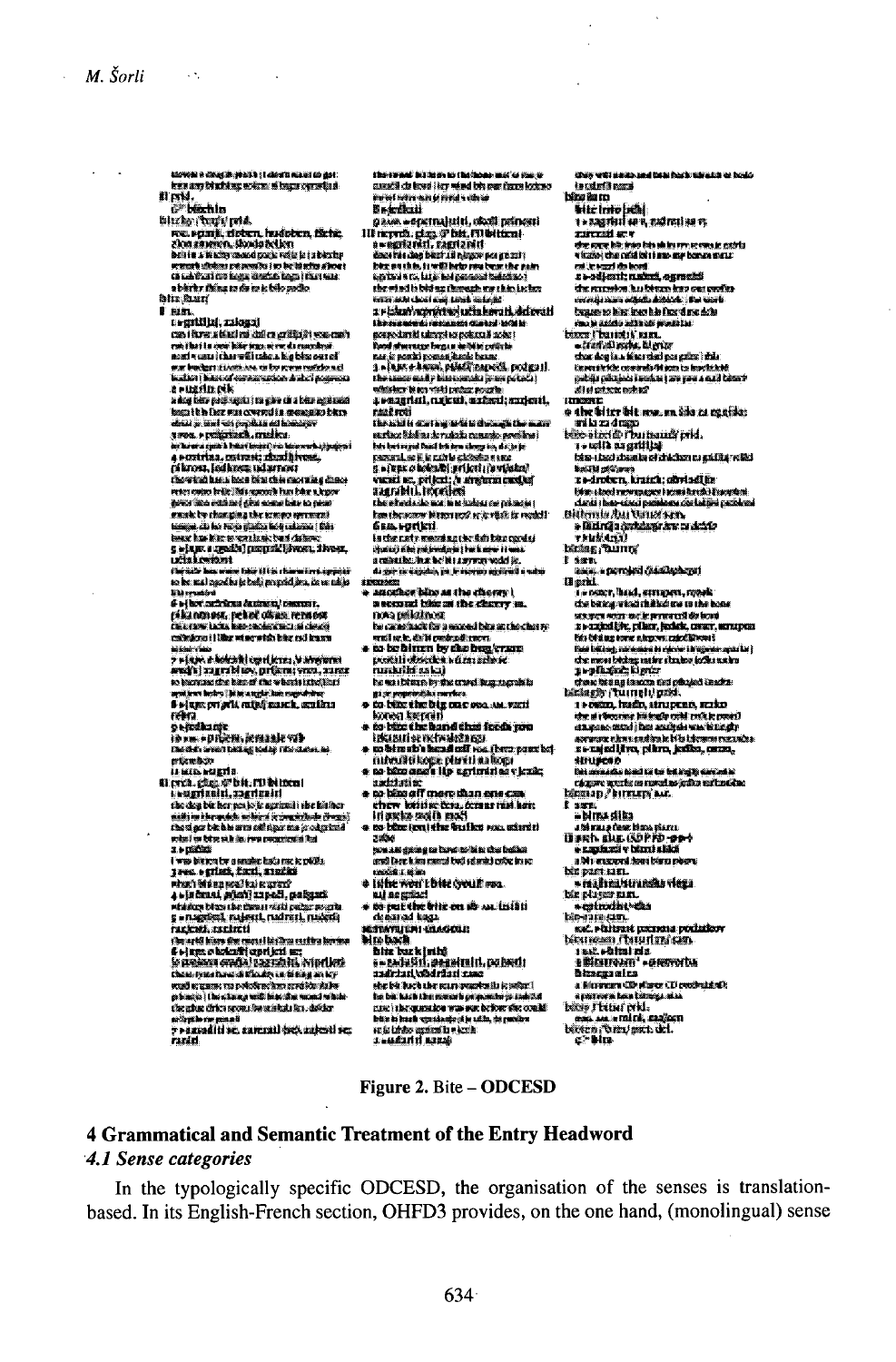distribution for an English speaker who is looking for a particular sense of the entry headword, and, on the other, the translation equivalent(s) sought by a French speaker. Once the former has located the right sense, (s)he is assisted in selecting the appropriate translation by English collocates listed in groups according to the French translations. ODCESD, as a monodirectional bilingual dictionary, takes quite a different approach: the emphasis is on joining all the senses which generate the same translation equivalent(s). The repetition of translation equivalents within the same entry under more than one numbered sense is avoided. Generally speaking, compared to bi-directional bilingual and monolingual dictionaries, in ODCESD there are fewer sense categories in an entry. However, old-fashioned, archaic, and rare senses, relevant in the decoding processes, are also included.

#### *4.2 Translation equivalents (synonymy andordering oftransUitions)*

OHFD3 often lists only one translation equivalent where in ODCESD the translations listed under each numbered sense are an exhaustive set of semantic and stylistic equivalents. Synonymous translations are exceptional in OHFD3, listed only when the two or more equivalents are completely interchangeable. Separated by a comma, close synonyms in OD-CESD are formally treated as full synonyms and are allowed to mutually determine each other semantically, regardless of whether their synonymy is valid from a monolingual point of view **(bite** I 5, II 5). To be treated as such, close synonyms must be interchangeable in more than 50% of the examined contexts. Those equivalents with a higher degree of specific collocate distribution are separated by a semicolon. They do not require a separate numbered sense, but are, at the same time, not considered close synonyms due to differences either in intensity of meaning or connotation.

Each sense category offers a range of possible translations. First listed are the translations which are semantically closest to the entry headword and which are applicable to the broadest range of contexts. These are followed by the translations which are useful in more specific contexts **(bite** I 4, 6; II 7). Typically, the list of translation equivalents is followed by an exhaustive set of illustrative examples, depending, of course, on the level of semantic complexity of the entry.

#### *4.3 Illustrative examples*

Illustrative examples are selected and treated strictly as instances of natural text. Unlike the provided translation equivalents, which aspire to universal solutions, the illustrative material conveys both the uniqueness and the particularity of an individual speaker's choice.

Grammatical structures and other structural examples, typically highlighted in bi-directional bilingual dictionaries such as OHFD3, or in EFL<sup>6</sup> dictionaries, but less so in monolingual dictionaries such as NODE, are relatively limited in number. The emphasis is placed on typical collocations and contrastively relevant examples, the latter, in particular, showing the role of the context in the decoding processes. The highest in the ordering of the provided ex-

<sup>&</sup>lt;sup>6</sup> Monolingual dictionaries for foreign learners of English, such as LDOCE4, or CCELD2.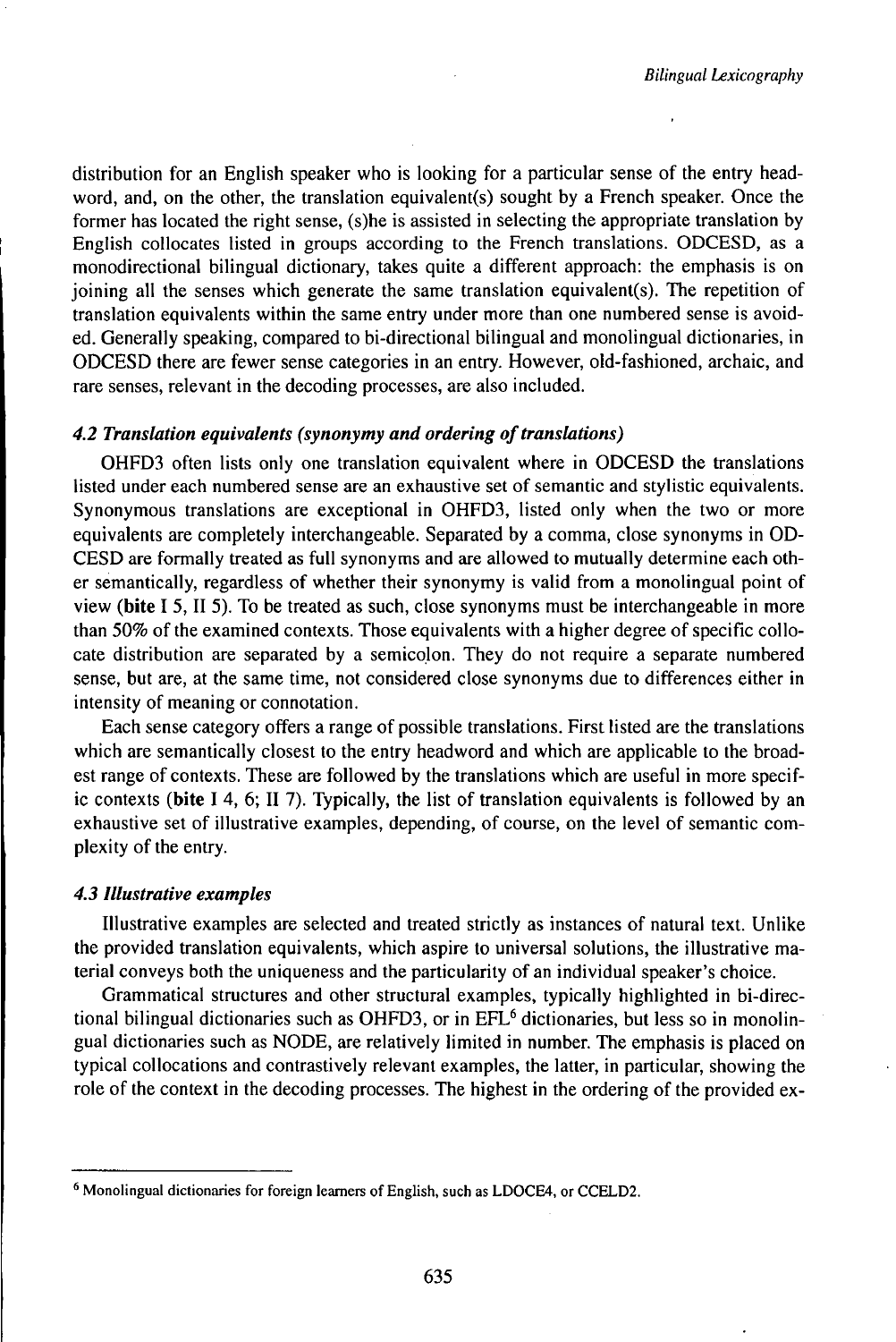amples are those which can be translated into the target language directly, by one of the listed translation equivalents **(bite** I 2). These are followed by examples in which the context noticeably influences the translation, and/or no listed equivalent corresponds to the entry headword on a one-to-one basis. Underlining its decoding purposes, a distinguishing feature of the dictionary is an overt preference for generously contextualised examples, including grammatical collocations **(bite** I 4; II 6). Nevertheless, when the translation into the target language is relatively unproblematic and generally applicable, a structural example is preferable for its conciseness (bite: to give sb a bite; to have a quick bite to eat; to bite sth in two).

Most frequently, the examples listed for contrastive purposes show the required syntactic transformations, such as a noun to verb or a noun to adjective shift, or the so-called zero translation (bite  $I$  4). Thus in (bite  $I$  1, 2), instead of selecting and translating a short collocation *a mosquito bite* simply as *gik komarja,* lit. "the bite of a mosquito", ODCESD provides a contextualised example *hisface waš covered in mosquito bites,* which commands a noun to adjective/past participle shift in *obrazje imel ves popikan od komariev.* lit. "he had his face all bitten by mosquitos", offering a context-dependent translation. In (bite 14), *this issue has bite* is rendered into Slovenian with a highly idiomatic *to vprašanje buri duhove,* lit. "this issue stirs the spirits". At the very end are listed specific, sometimes field-labelled contexts. Idiomaticity of translation, guaranteed by the rigorous consideration of the Slovenian corpus,<sup>7</sup> is pursued to the point that often none of the translations employs the listed Slovenian equivalent(s) of the entry headword. This occurs primarily in two cases: with headwords whose translation is less context-sensitive, typically nouns (bite I 3), and with headwords whose translation is highly idiomatic, often verbs.

#### **5 Layout and format**

Most contemporary dictionaries were originally typeset in lead, which placed many restrictions on typesetting, and new technologies, including computer typesetting, seem to have adopted these old solutions uncritically. Consequently, the designer of ODCESD's layout re-examined the traditional approach and came up with a few unconventional solutions, most notably:

A generally 'spacious' layout is based on the key premise that form should derive from function. The general way of proceeding is from micro- to macrostructure, even though the user's approach is the reverse. A broad page format allows for a considerable shift of the body text from the centre, i.e. from an area that loses functionality due to the large number of bound pages.

A wide range of family typeface designed for lexicographic use was selected. This range of letters is characterised by good readability in even the smallest font size and highly suitable for printing on coated paper, by a good height of minuscule letters, and by a wide range of bold typeface used consistently for the italic variants, small caps and old style figures. It also provides pronunciation symbols. Size variation in typographies is limited due to the need for a rational use of space.

<sup>7</sup> The Reference Corpus of Slovenian FIDA: www.fida.net.